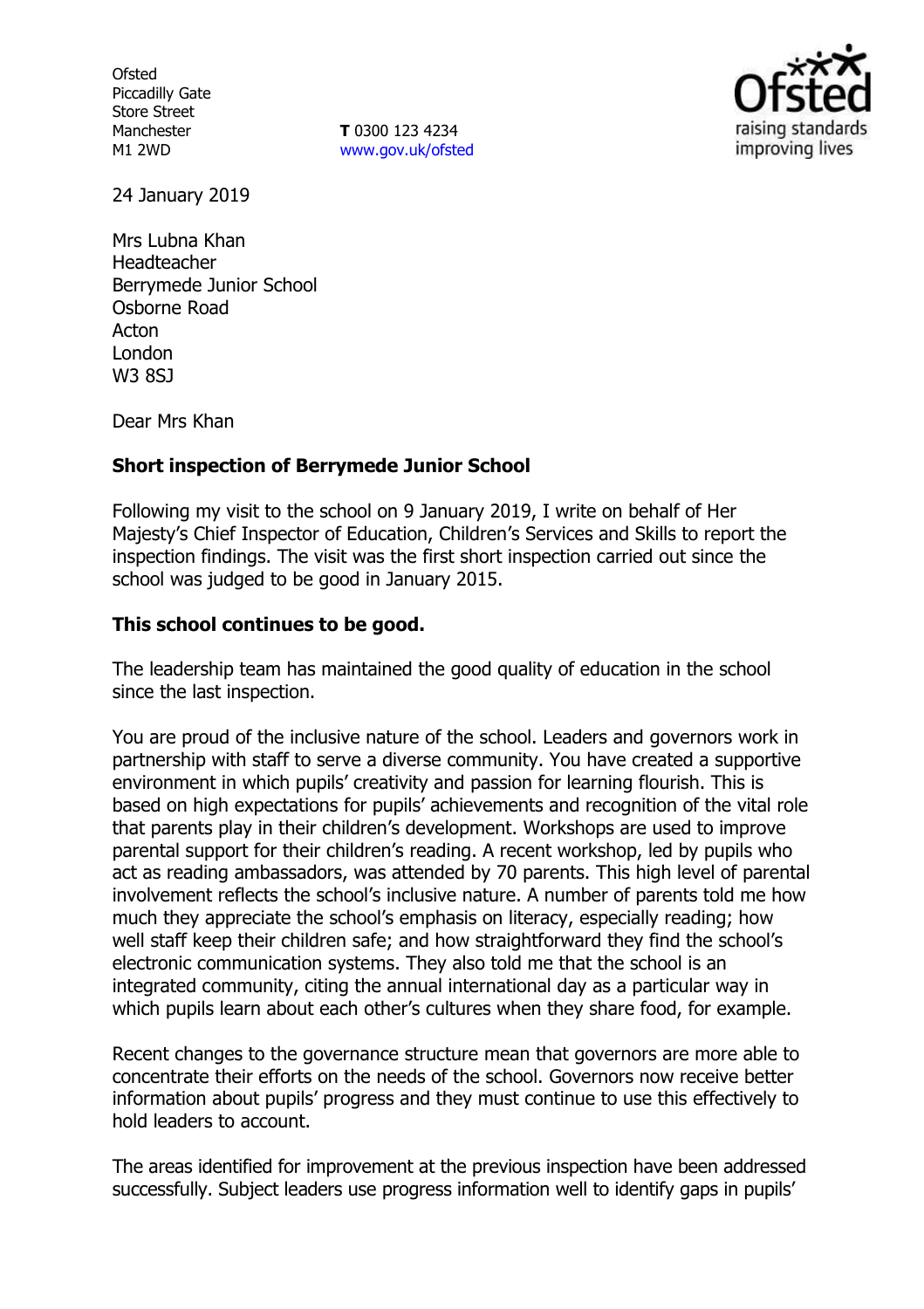

skills and knowledge, and take action to support improvement. Lessons are designed to provide pupils with the right level of support and challenge to match their needs and abilities. In mathematics lessons, pupils regularly learn through problem-solving; this has built up their resilience and confidence when meeting new topics. Teachers set high expectations to promote greater depth of study.

Leaders have promoted approaches to learning that foster independence and enjoyment. For example, the involvement of pupils in assessing their own mathematics work has helped pupils to understand not just what they are learning, but how best they learn themselves. Teachers encourage pupils by sharing exemplar pieces of work called 'what a good one looks like'; pupils use these to improve their own writing. For example, pupils were engaged by thinking about spoonerisms, which gave them a sense of fun with their writing.

## **Safeguarding is effective.**

The leadership team has ensured that all safeguarding arrangements are fit for purpose. Those leaders responsible for safeguarding take appropriate actions to protect pupils. Policies for keeping pupils safe reflect the latest guidelines. When a safeguarding issue is identified, referrals are made quickly. Leaders liaise well with outside agencies and hold them to account. Staff receive appropriate training and regular updates to keep them informed. They are vigilant and follow procedures closely so that safeguarding leaders and, if necessary, external agencies are informed in a timely manner.

Leaders understand the safeguarding issues for the local area; when incidents happen outside of the school they react quickly to provide pupils with the support they need. Pupils feel safe and know how to respond when they feel threatened, both at school and online. If pupils have an issue, they know they have the option of consulting their peers who act as 'cyber-mentors'. Pupils also understand when to inform an adult. Parents agree that the school keeps their children safe.

# **Inspection findings**

- At our initial meeting we agreed on two lines of enquiry. The first was to evaluate pupils' progress in reading, as this has been lower than that in writing and mathematics.
- Leaders had identified and taken action to address the underperformance in reading. This included a school reading action plan which resulted in changes to the curriculum and the resources available. Emphasis has been given to improving pupils' involvement in their reading. The plan's central theme is to instil pupils with the joy of reading through projects based on reading for pleasure.
- Leaders have raised the profile of reading. Reading records are kept and pupils receive prizes for their efforts. Pupils told me that they are encouraged to read and that their personalised reading plans help them to understand what they are capable of. They also said that the plans help them to be independent readers, and how much they enjoy reading.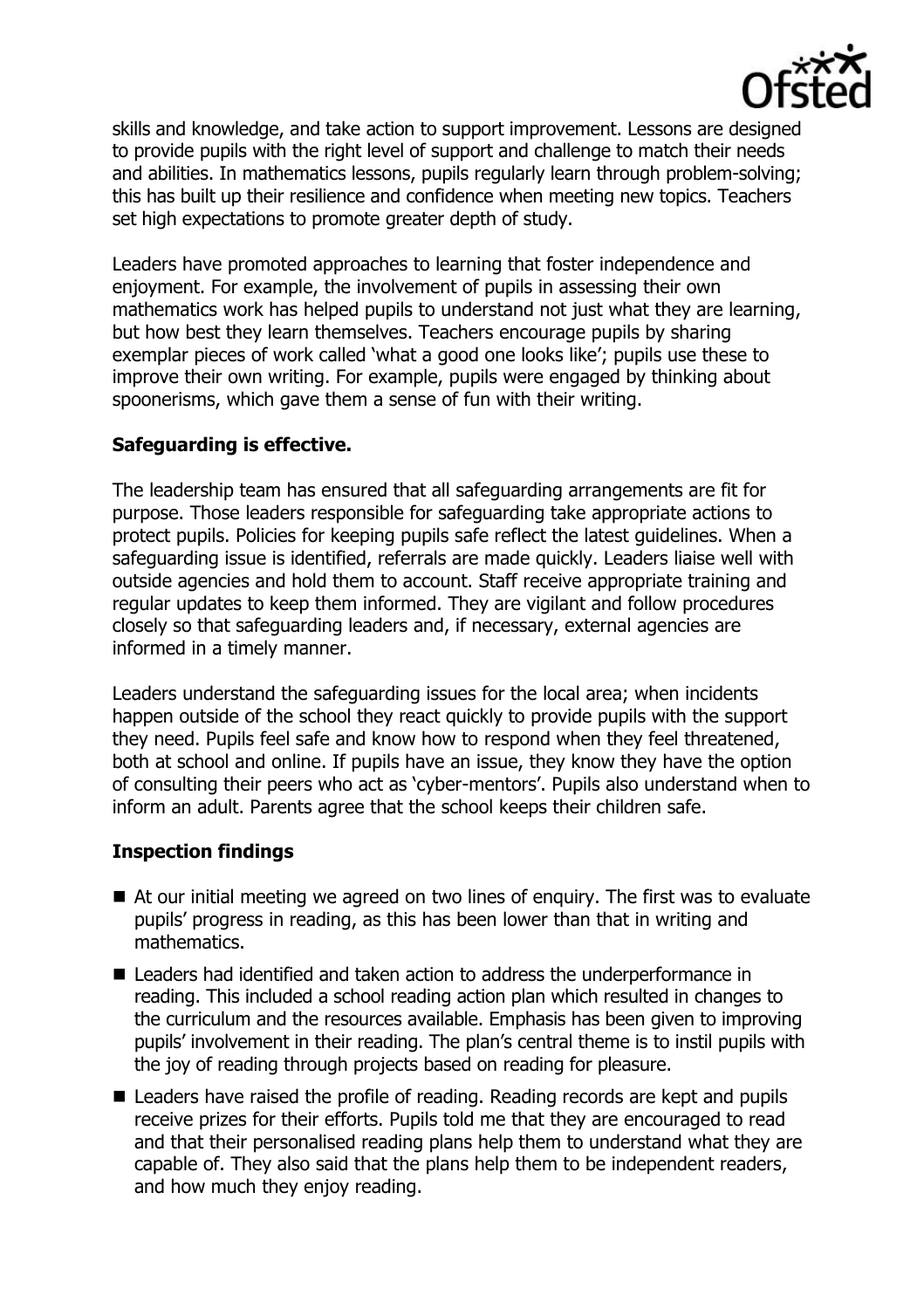

- Across the curriculum, teachers use 'star words' to highlight subject specific vocabulary for use in pupils' writing. The benefits of this are seen in pupils' books. For example, in mathematics, pupils referred to 'the inverse' when analysing their checking mechanisms. In science books pupils regularly use accurate terminology to refer to parts of the human body, such as the oesophagus.
- Leaders hold weekly meetings to review pupils' progress and provide extra support where necessary, including the employment of a speech therapist. Computer packages have been introduced to improve pupils' stamina and vocabulary when reading and comprehending meaning. The long-term gains of this have yet to be measured.
- The school assesses pupils' reading to build up an accurate profile of their progress over time. To validate these assessments, leaders compare standards in reading with schools locally and nationally. The school's internal pupil information shows that the majority of current pupils are now making above the expected progress in reading.
- The second line of enquiry was based on outcomes for disadvantaged pupils. This was chosen because disadvantaged pupils' progress in reading by the end of Year 6 was significantly below that of their peers nationally in 2018.
- $\blacksquare$  Leaders have identified specific weaknesses in the reading skills of some disadvantaged pupils. This has led to targeted interventions, funded through the pupil premium. Leaders scrutinise the impact of every intervention to assure themselves that these actions are effective. More broadly, leaders track the progress of disadvantaged pupils carefully.
- Inspection evidence suggests that these actions are having a positive impact. Teachers have the same high expectations of disadvantaged pupils as others. In both reading and writing, disadvantaged pupils were seen to be working at a similar standard to their peers. Both internal and external assessments show that the attainment of disadvantaged pupils is now in line with that of their peers.

### **Next steps for the school**

Leaders and those responsible for governance should ensure that:

- $\blacksquare$  progress in reading improves, particularly for disadvantaged pupils, so that they make similar progress to that in writing and mathematics
- $\blacksquare$  governors sharpen their monitoring of school processes still further, making effective use of the information available to them

I am copying this letter to the chair of the governing body, the regional schools commissioner and the director of children's services for Ealing. This letter will be published on the Ofsted website.

Yours sincerely

Jason Hughes **Ofsted Inspector**